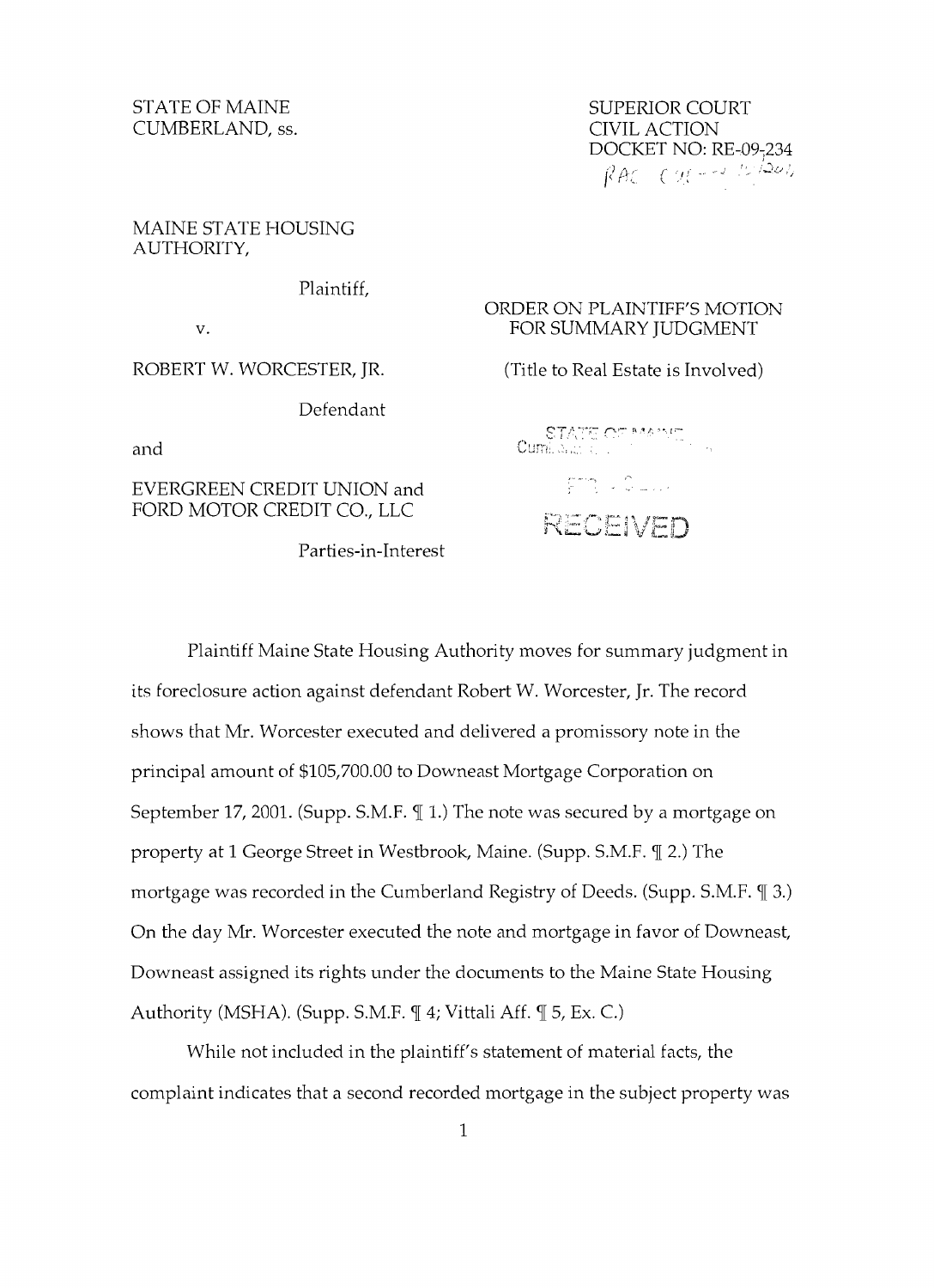executed in favor of party-in-interest Evergreen Credit Union on April 23, 2005. (Amended Compl.  $\P$  9(a).) Also, party-in-interest Ford Motor Credit Company, LLC, recorded a writ of execution against the property, dated October 8, 2009. (Amended Compl.  $\P$  9(b).)

Mr. Worcester is currently in default of the payment terms of his mortgage note with MSHA. (Supp. S.M.F.  $\P$  5.) Graystone Solutions, Inc., mailed Mr. Worcester a letter dated September 8, 2009, informing that that he had breached the terms of his mortgage dated September 17, 2001, had thirty days to cure the breach, and that Graystone Solutions had the right to foreclose under the mortgage.' (Vittali Aff. Ex. D.) It filed its initial complaint in this action on December 2, 2009. Mr. Worcester has not filed an answer or other defense. MSHA now moves for summary judgment.

Summary judgment is appropriate where there are no genuine issues of material fact and the moving party is entitled to judgment as a matter of law. M.R. Civ. P. 56(c); Levine v. R.B.K. Caly Corp., 2001 ME 77,  $\P$  4, 770 A.2d 653, 655. "In the unique setting of summary judgment, strict adherence to the Rule's requirements is necessary to ensure that the process is both predictable and just." *Deutsche Bank Nat'l Trust* Co. *v. Raggiani,* 2009 ME 120, 17, 985 A.2d 1, 3. Before issuing a foreclosure judgment, the court has a duty to independently review the record and determine that the service and notice requirements of 14 M.R.S. § 6111 "have been strictly performed;" that the plaintiff owns the mortgage note

 $<sup>1</sup>$  The plaintiff has not included this information in its statement of material facts,</sup> or directed the court to any material indicating Graystone Solutions, Inc.'s relationship to this case. The statement of facts instead states that Mr. Worcester "was provided with the default and cure notice required by 14 M.R.S.A. § 6111(5)" and concludes that the plaintiff "has complied with the applicable dictates of 14 M.R.S.A. § 6111(5) as the same was in effect as of the commencement of this action." (Supp. S.M.F.  $\P\P$  $[$  6-7.)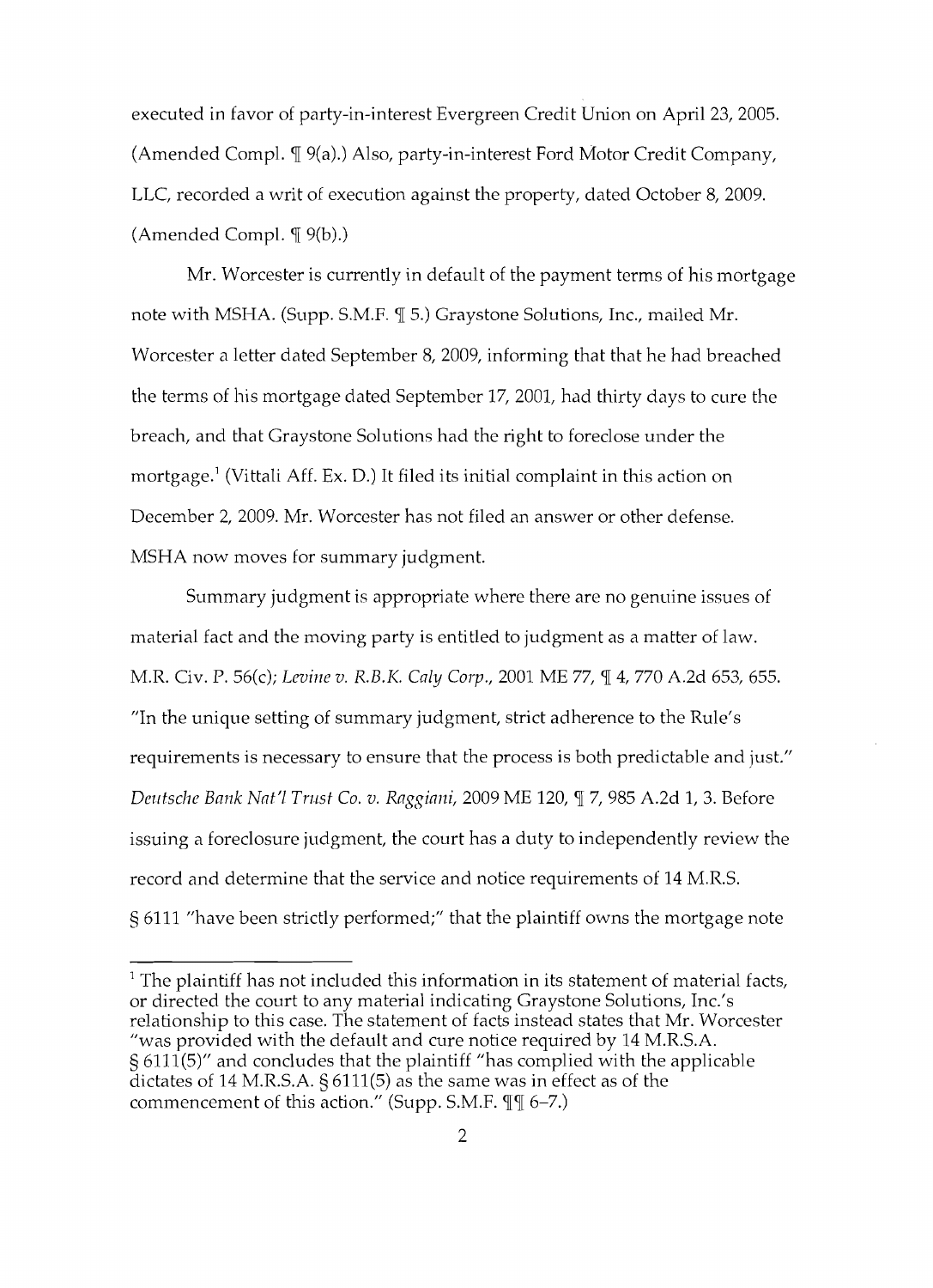and has "produced evidence of the mortgage note, the mortgage, and all assignments and endorsements of the mortgage note and mortgage;" and that mediation has been completed where required. M.R. Civ. P. 56(j) (2010); *see* M.R. Civ. P. 55(a)(1) (2010) (court's duty before entry of default). This review is limited to the facts the plaintiff places in its statement of material facts, and the court may not independently search the record for additional facts or evidence. *Levine,*  2001 ME 77,  $\mathbb{I}$  9, 770 A.2d at 656.

After examining the record, the court must deny the plaintiff's motion on two separate grounds. First, while MSHA's statement of facts does assert the legal conclusion that its mortgage is senior to the interests of Evergreen and Ford, it has not indicated "the order of priority and any amounts that may be due" those other parties in interest. *Chase Home Finance LLC v. Higgins,* 2009 ME 136, ¶ 11, 985 A.2d 508, 511 (citing 14 M.R.S. § 6322; *Johnson v. McNeil*, 2002 ME 99,  $\text{T}$  17, 800 A.2d 702, 705). A plaintiff must prove both the order of priority and the amount likely owed to third parties before obtaining a foreclosure judgment. *Johnson, 2002 ME 99, ¶ 17, 800 A.2d at 705.* 

The second ground for denial concerns the notice of default sent to Mr. Worcester. The plaintiff correctly states that section 6111(5), which excepts certain mortgages from the notice requirements of section  $6111(1)$ , was still the law when this action was initiated. However, the plaintiff's statement of material facts does not indicate which of the three exceptions its mortgage falls under, or where the court should look in the mortgage to verify this claim. The court cannot search the record to guess at the basis for the plaintiff's asserted conclusion that its mortgage was exempt from section 6111 and that the statute was satisfied.

3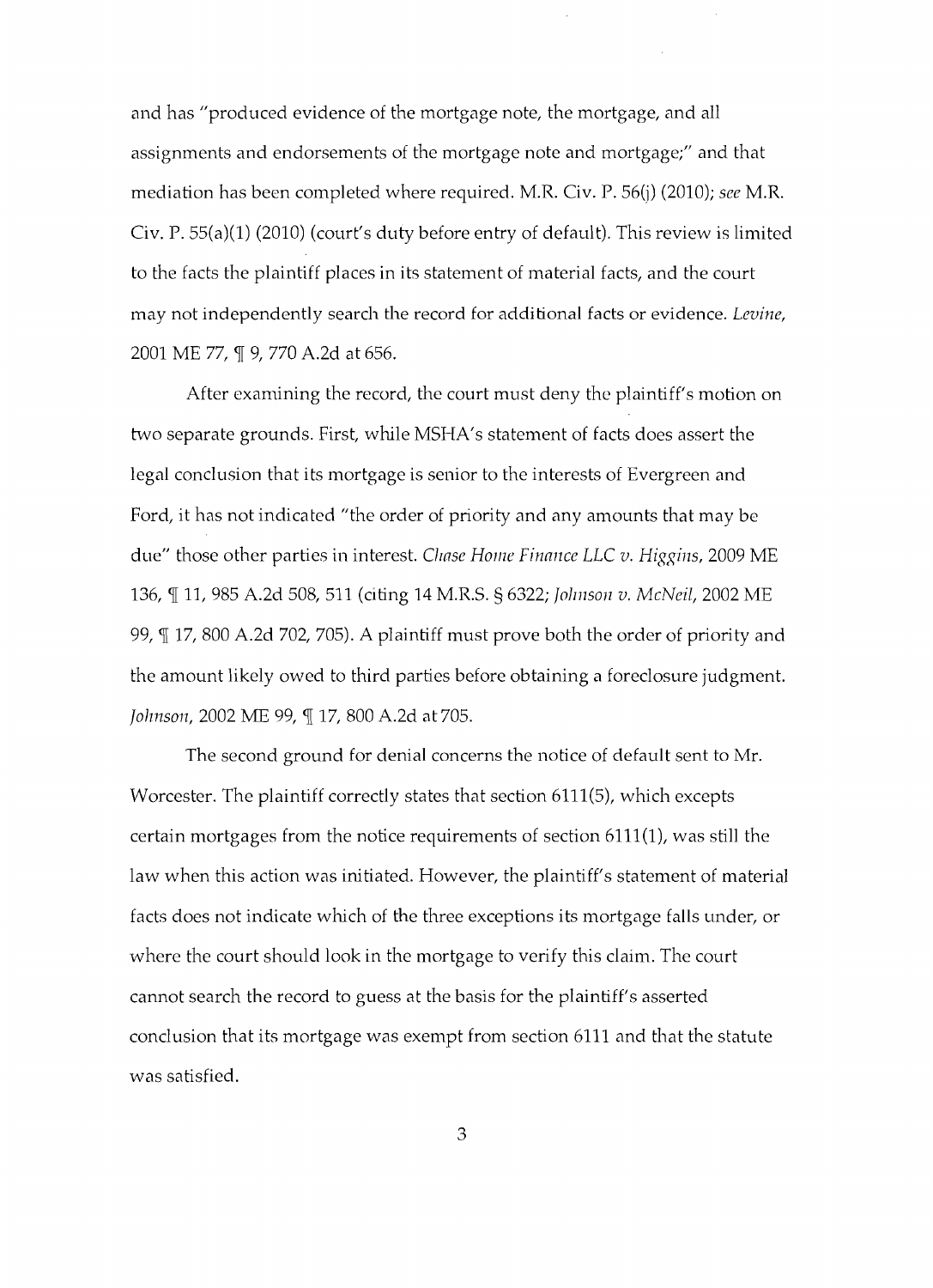If the court were to step beyond its constraints and search the record, it would find that the plaintiff had apparently not complied with either section 6111 or the notice provisions contained in the mortgage. Section 6111(5)(B) removes certain statutory notice requirements if a mortgage "contains a requirement that a reinstatement notice ... be given to the mortgagor at least [thirty] days" before acceleration of the debt, provided the mortgagee actually gives such notice. 14 M.R.S. § 6111(5)(B) (2009) (repealed by P.L. 2009, ch. 476, § A-2, effective Feb. 24, 2010). The mortgage itself likewise requires the lender to send the mortgagee a notice of default before declaring the entire debt due and seeking a foreclosure. (Vittali Aff. Ex. B at 10, 12.)

MSHO was the mortgagor and lender, but there is no indication that it ever notified Mr. Worcester that he was in default. Instead, Graystone Services sent Mr. Worcester a notice indicating that Graystone had the right to initiate a foreclosure action. (Vittali Aff. Ex. D.) The plaintiff has not explained Graystone's relationship to the mortgage, or how its letter could satisfy section 6111(5)(B)'s requirement that the mortgagee provide notice pursuant to the terms of the mortgage document.

## **The entry is:**

Maine State Housing Authority's motion for supprary judgment is denied.

DATE: February 9, 2011

Superior Court